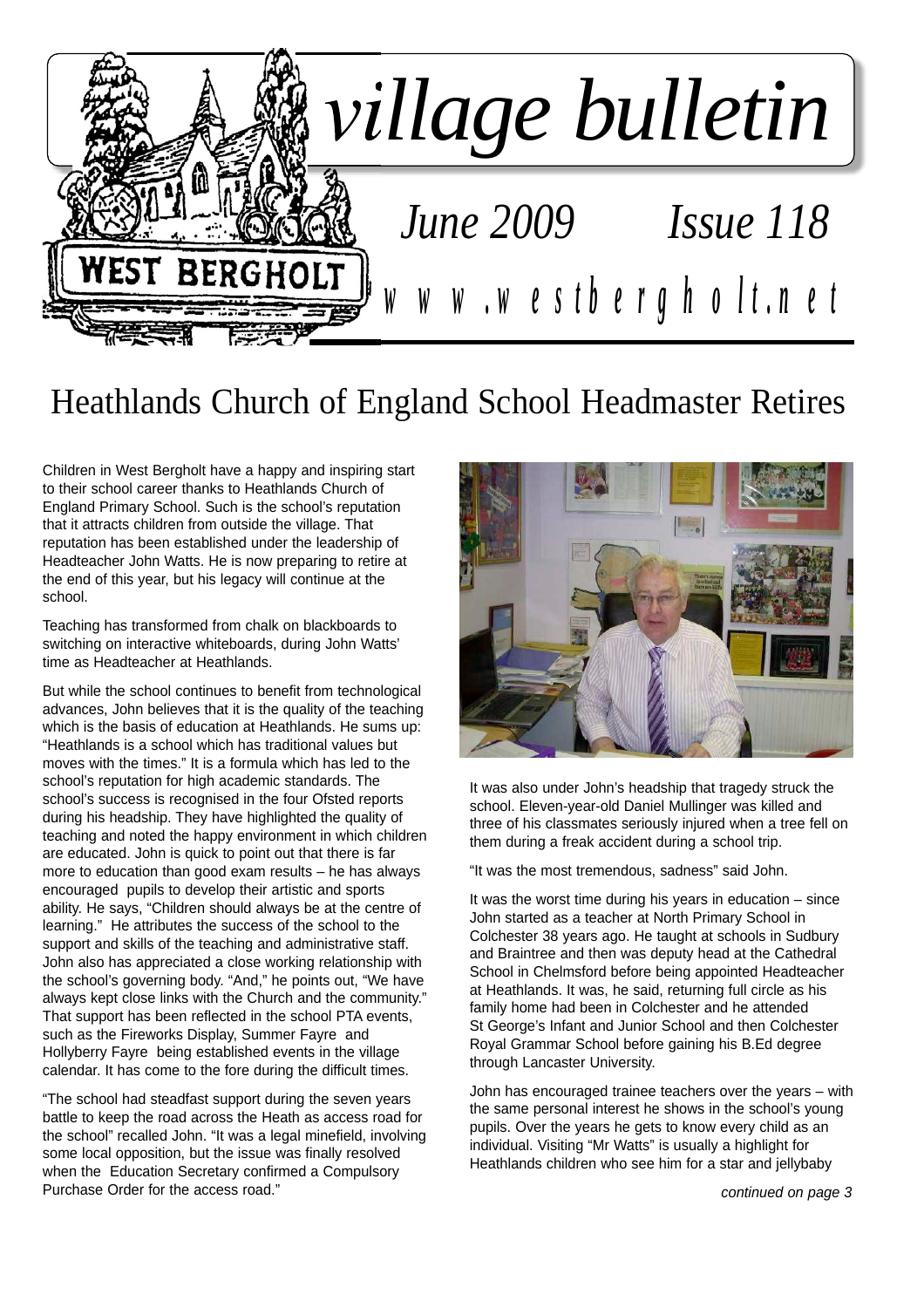# the village bulletin *information*

**PROVIDED BY THE PARISH COUNCIL OF WEST BERGHOLT**

#### **Chairman**

Mr J Gili-Ross 67 Mumford Road, West Bergholt

■ 242 236

#### PARISH COUNCILLORS



#### **Vice-Chairman**

Mr R W Tyrrell Grey Gables, 8a Colchester Road West Bergholt ■ 240 016

| Mrs S Butcher  | 59 Mumford Road      | ☎            | 241 923      |
|----------------|----------------------|--------------|--------------|
| Mrs J Church   | Doran, Hall Road     | $\mathbf{r}$ | 240 792      |
| Mr B M Colbron | 64 Mumford Road      | ☎            | 240 297      |
| Mrs S Day      | 62 Albany Road       | $\mathbf{r}$ | 241 040      |
| Mr A P Savage  | 6 Garling Walk       | ☎            | 242 015      |
| Mr D Short     | 60 Albany Road       | $\mathbf{r}$ | 241 715      |
| Mr P Sleigh    |                      | ☎            | 07973 841104 |
| Mr C Stevenson | 74 Mumford Road      | $\mathbf{r}$ | 241 708      |
| Mr H Stone     | Vindens, Chapel Lane | $\mathbf{r}$ | 241 026      |
|                |                      |              |              |

#### PARISH WORKING COMMITTEES

| Environment               | Mr Short, Mrs Church, Mr Colbron, Mr Sleigh, Mr Stone |
|---------------------------|-------------------------------------------------------|
| Finance & General Purpose | Mr Savage, Mrs Butcher, Mr Gili-Ross, Mr Tyrell       |
| Hall                      | Mr Colbron, Mrs Butcher, Mr Sleigh, Mr Short          |
| Planning                  | Mr Tyrell, Mr Savage, Mr Stevenson, Mr Stone          |
| Parish Plan               | Mr Stevenson                                          |

#### BOROUGH COUNCILLORS

| Cllr. Jill Tod<br><b>CIIr. Dennis Willetts</b> | cllr.jill.tod@colchester.gov.uk<br>dennis.willetts@btinternet.com                                                                            | $\mathbf{w}$<br>$\mathbf{r}$ | 574 896<br>240 314 |
|------------------------------------------------|----------------------------------------------------------------------------------------------------------------------------------------------|------------------------------|--------------------|
| CLERK TO THE PARISH COUNCIL.                   |                                                                                                                                              |                              |                    |
| Mrs Val Walsom                                 | 17 Armoury Road, CO6 3JN<br>The Parish Clerk is available for Parish business at any reasonable time, but in particular on Tuesday evenings. | $\mathbf{r}$                 | 240 149            |

#### ORPEN HALL ADMINISTRATOR

Mrs J Mayhew  $\overline{\bullet}$  240 694

*The Administrator is available to deal with enquiries at any reasonable time. Bookings should be made at the Hall on Thursdays between 7pm and 8pm. Please use the old side entrance.*

#### SOME USEFUL NUMBERS

| SOME USEFUL NUMBERS<br>Ŧ                                                                                                           |                                                             |              |         |  |  |
|------------------------------------------------------------------------------------------------------------------------------------|-------------------------------------------------------------|--------------|---------|--|--|
| Police                                                                                                                             | 210 441 or 211 680 or 762 212<br>In an emergency dial 999   |              |         |  |  |
| Doctor                                                                                                                             | Surgery - 2 Erle Havard Road                                |              | 241 137 |  |  |
| Pharmacy                                                                                                                           | Chapel Road                                                 | ☎            | 240 352 |  |  |
| Post Office                                                                                                                        | Chapel Road (Half day Saturday)                             | ☎            | 240 355 |  |  |
| St Mary's Church                                                                                                                   | Rev. C Horseman, The Rectory, Ivy Lodge Road, Gt. Horkesley | $\mathbf{r}$ | 271 242 |  |  |
| <b>Methodist Church</b>                                                                                                            | Rev. Ruth Ridge, Marks Tey office                           | ☎            | 210 141 |  |  |
| Mrs J Hunns, The Laurels, Firmins Court<br>News Correspondent                                                                      |                                                             |              | 240 712 |  |  |
| (for Essex County Standard and The East Anglian Daily Times) - submissions for news items to be in two weeks prior to publication. |                                                             |              |         |  |  |
| Email address for News Correspondent allanhunns@aol.com                                                                            |                                                             |              |         |  |  |

*The village bulletin is funded by the Parish Council as part of a community service. It is issued quarterly and distributed to every household in the Parish. The views expressed do not necessarily reflect those of the Parish Council.*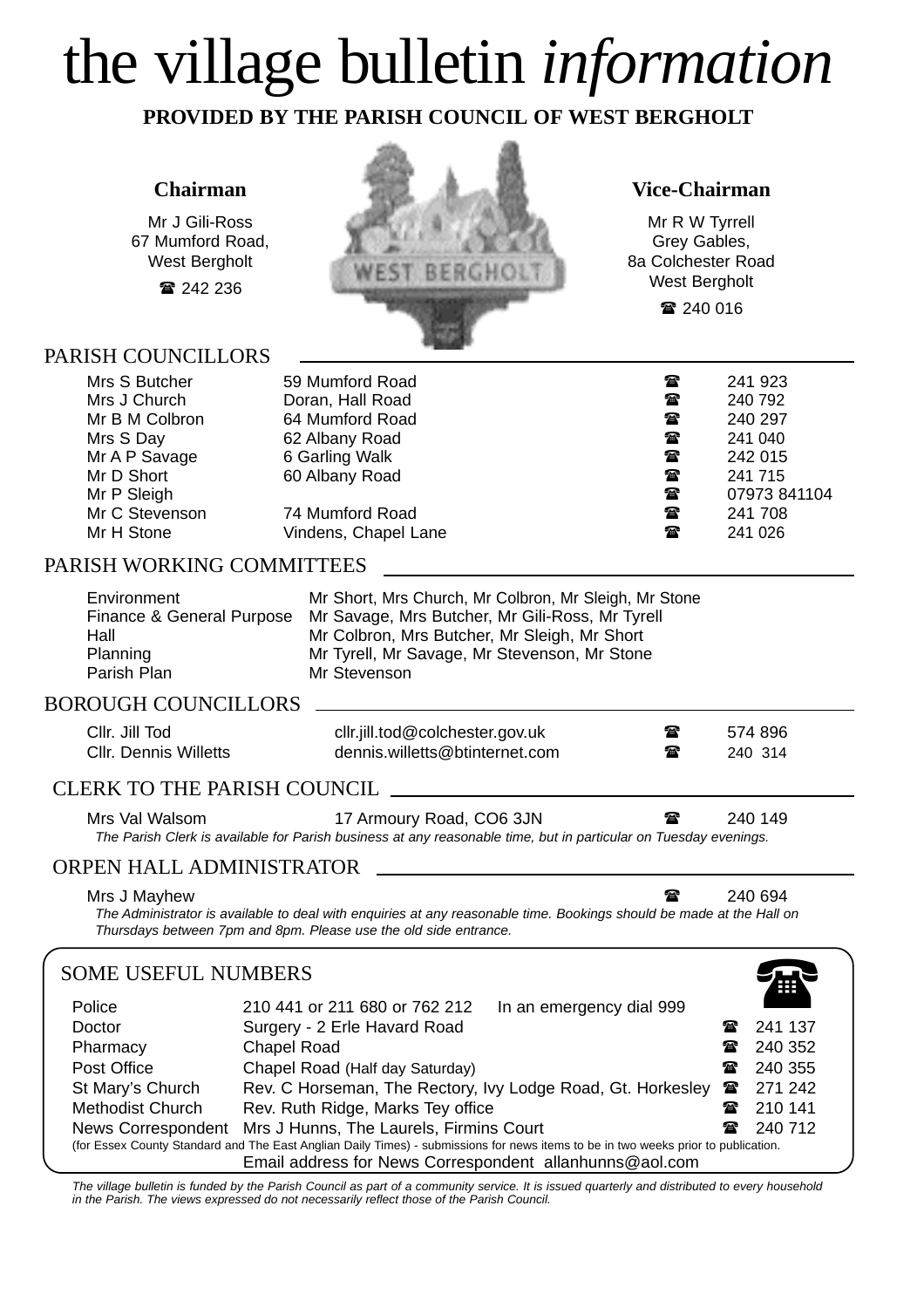as their reward for getting an "excellent". The "excellent'' can be for acts of kindness as well as good work because, as John says, "It's important to celebrate success – all types of success."

After his retirement John will continue to work with young people, doing student mentoring at Anglia Ruskin University in Chelmsford where he is an associate tutor. He also will have time to play a more active role as governor at Glemsford Primary School in Suffolk, and as a parish



councillor in Long Melford, where he lives.

He is looking forward to spending more time with his family – wife Pauline, a retired teacher, and daughters Claire and Rachel, and his grandchildren three-year-old Holly and baby Charlie, who was born in April. John and Pauline also want to spend more time on the Suffolk coast, where they have a static caravan.

He should be able to take life at a more leisurely pace once he has finished restoring his 40-year-old Morris Minor convertible. As well as indulging in his passion for cars, he hopes to have more time for reading – other than educational documents. He will not miss the paperwork – "my biggest concern with education is the bureaucracy" but he will miss the people and the children when he hands over to successor Neil Matthews, who takes on the headship of Heathlands in September.

There have been dramatic changes at Heathlands during John's 14 years – with the number of pupils increasing from 240 to 350. And the buildings have expanded and improved, although, symbolically, the Victorian school hall from the original school building, remains.

"Many things change but children are basically the same so I leave feeling positive" says John, He leaves with happy memories, reflected in the photographs which cover his office, of children in school productions, in sports teams, in fund-raising events….

Children and parents in West Bergholt have happy memories of all that John Watts has achieved during his years as Headteacher at Heathlands.

## West Bergholt Gardeners' Association



We resumed our programme of talks in February when Andrew Tokeley was due to speak. Sadly, he had to withdraw for family reasons, but we were very fortunate in that one of our own members, Dennis Greaves, was able to step in and give a splendid talk on the care and cultivation of orchids, illustrated with a wide range of plants he had brought along. During the evening, a presentation of £50, the proceeds of a Christmas raffle, was made to Annie Neish of First Responders and she spoke for a few minutes on the work they do in our community. A return visit by Clare Heyes in March meant that we were able to view the changing seasons at Marks Hall through a range of colourful slides accompanying Clare's talk.

One of the highlights of our year is our Plant Sale in April, and this year was no exception. During the afternoon and early evening of April 20th, plenty of members of the Association were busy sorting, pricing and setting up the sales tables, ready for the 7.30pm opening. A real united effort "against the clock" but well rewarded, for as soon as the doors opened, Orpen Hall was packed with garden enthusiasts and the plants and bric-a-brac sold briskly. A wide variety of plants and other items donated by members and friends of the Association found eager buyers, and we are grateful for the generosity of the donors and the support of the many people who came to buy.

In May, Bill Wye will be presenting an illustrated talk on fuschias and on June 15th we shall be making an evening visit to Green Island Gardens, Ardleigh, meeting at the Gardens at 7pm - if any non-members would like to come along, please telephone Gordon Dean (242194). John Williams, a long-standing member, will be opening his garden on July 20th, again during the evening (7pm) and we are keeping our fingers crossed for fine weather for both these events! On Sunday, August 2nd, we shall make a Club Visit to Thompson & Morgan's Open Weekend - an opportunity to see possibly the country's leading seedsmen on their home ground.

Ian Collin's research, following earlier work by Jack Prince, has led to the publication of a booklet "A Short History of the West Bergholt Cottagers' Horticultural Society and the West Bergholt Allotment and Gardeners' Association in the Twentieth Century". This interesting publication is available for £1 per copy from Ian (Tel: 240728), Gordon Dean (Tel: 242194) or can be purchased at any of our meetings.

Our Autumn/early Winter programme will appear in the next issue and, as ever, visitors are made very welcome at our meetings.

Jane Williams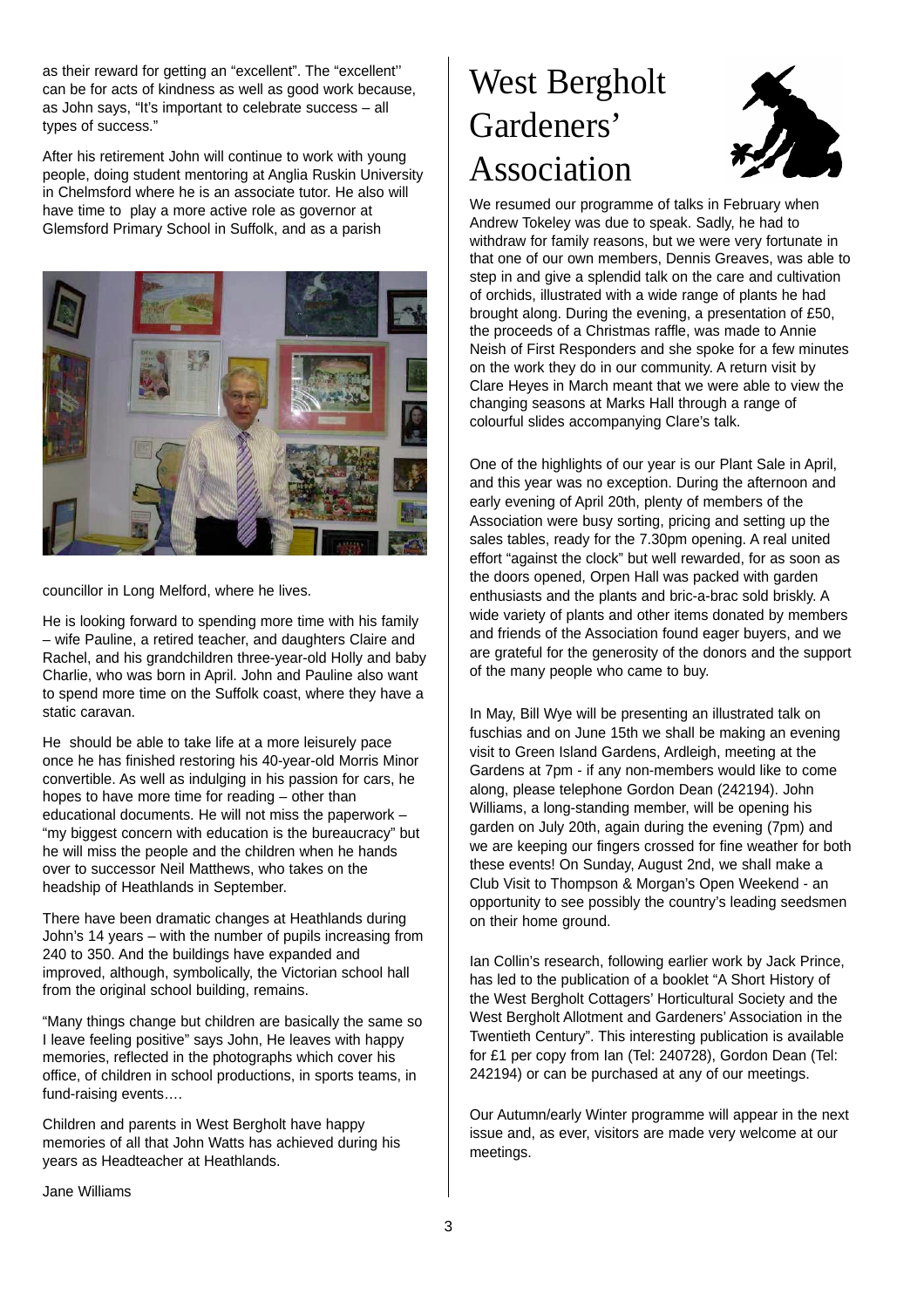## Workers Educational Association

Our course earlier this year was about Spain's art and history and it was quite successful. Our next course starts on 22 September and the subject is 'Russian History and Culture until 1917' It will cover major figures such as Ivan the Terrible and Peter the Great and important events like the Napoleonic Wars and the Bolshevik Revolution. The tutor will be Anat Vernitsbi.

The course will follow the usual pattern of ten Tuesday evenings, 8pm to 9.40pm, at the Methodist Church Hall with its wheelchair access and LOOP system if needed. Fees are only marginally increased at £43.50, with nil fees for those on Income Related benefits or JSA; also financial help should be obtainable if net household income is under £15,000 net p.a. (from Discretionary Learner Support Fund).

If you are unsure if this course is really for you, do come and sample the first evening free. Further information available from our Secretary on 01206 240791.

Our subject for January 2010 will be

#### **Brunel: an Engineers Life.**

From September 2010 WEAs funding is uncertain since our present funders, Learners and Skills Council, will then be superseded by another, the Skills and Funding Agency.

The WEA Essex Branch Organiser Anne O'Toole has moved on and her replacement is Tina Nay.

## West Bergholt Women's Institute



Vice-president Barbara Buckley welcomed

Chris Farndell to the February meeting. He brought along a selection of old cameras and talked about his time as a police photographer and showed members slides used as evidence in police incidents. Fond memories were shared about the Brownie Box camera.

In March John Morgan from Colchester Town Watch dressed in full regalia spoke about its history dating back to Henry VIII and the various events they attended. He showed members armour, a variety of weapons including pikes, bows and arrows and swords. The evening concluded with two members explaining about their past careers. One as a London Librarian and the other as a hypnotherapist.

In April members' cakes were donated to St. Helena Hospice. Mr Ted Bennett was welcomed with his talk entitled The Art of Woodcarving. He brought along many samples of his craft using a variety of woods. His restoration work included replacing carvings at Windsor Castle.

Jacqui Hunns

## West Bergholt Concert Band



**– Ellington to Elgar**

Spring 2009 proved to be another busy and successful one for the band, with pupils from primary and secondary schools across Colchester joining with us for three hugely enjoyable workshops. The most recent of these was followed by an "Instant Concert" which was again attended by the Mayor and MP Bob Russell, both of whom thoroughly enjoyed the concert and congratulated the band on the quality and breadth of music performed. As well as being a fun evening for everyone, the concert was also the fifth that the band had performed in aid of Muscular Dystrophy, and was preceded by another successful concert at Clacton's West Cliff Theatre, which raised money for the Royal British Legion.

It's five years since the band's first "Last Night Of The Proms" concert, and it's this ever popular format to which the band are returning this Summer. We'll again be partnering the expected classics such as "Pomp and Circumstance", "Fantasia On British Sea Songs" and "Jerusalem" with music from the "Legends of Swing"…such as Glenn Miller's "String Of Pearls" and "In The Mood", selections of music from Duke Ellington, Benny Goodman, and Dave Brubeck's "Take Five" among others. Saturday June 23rd (7.30pm)–Westcliff Theatre, Clacton (\*) Saturday July 14th (7.30pm) – Stoke By Nayland Golf Club *(\*) Concert with the Cavender Singers – in aid of the St Helena Hospice*

We also continue to welcome new members into the band, so wander up to Heathlands on any term-time Friday evening if you're interested in joining, or would just like more information. The band's uniqueness is that we have players from 7 to 70, so there's always someone younger/older/worse/better than you…we're always glad to see new players of all ages and abilities.

Everything you need to know about the band (including tickets, details and directions for our concerts) can be found on our website (*www.wbcb.org*), or you can call Graham on 01206 824157. We look forward to seeing you at some of our concerts !

#### **Library Times**

The Mobile Library visits the village *fortnightly on a Tuesday*. For queries about the service telephone Answers Direct 0845 603762

The stops and times for West Bergholt are: Albany Road 13.45 – 14.20 Scout Hut, Lexden Road 14.45 – 15.30 Queens Road 15.35 – 15.55 Chapel Road 16.00 – 16.45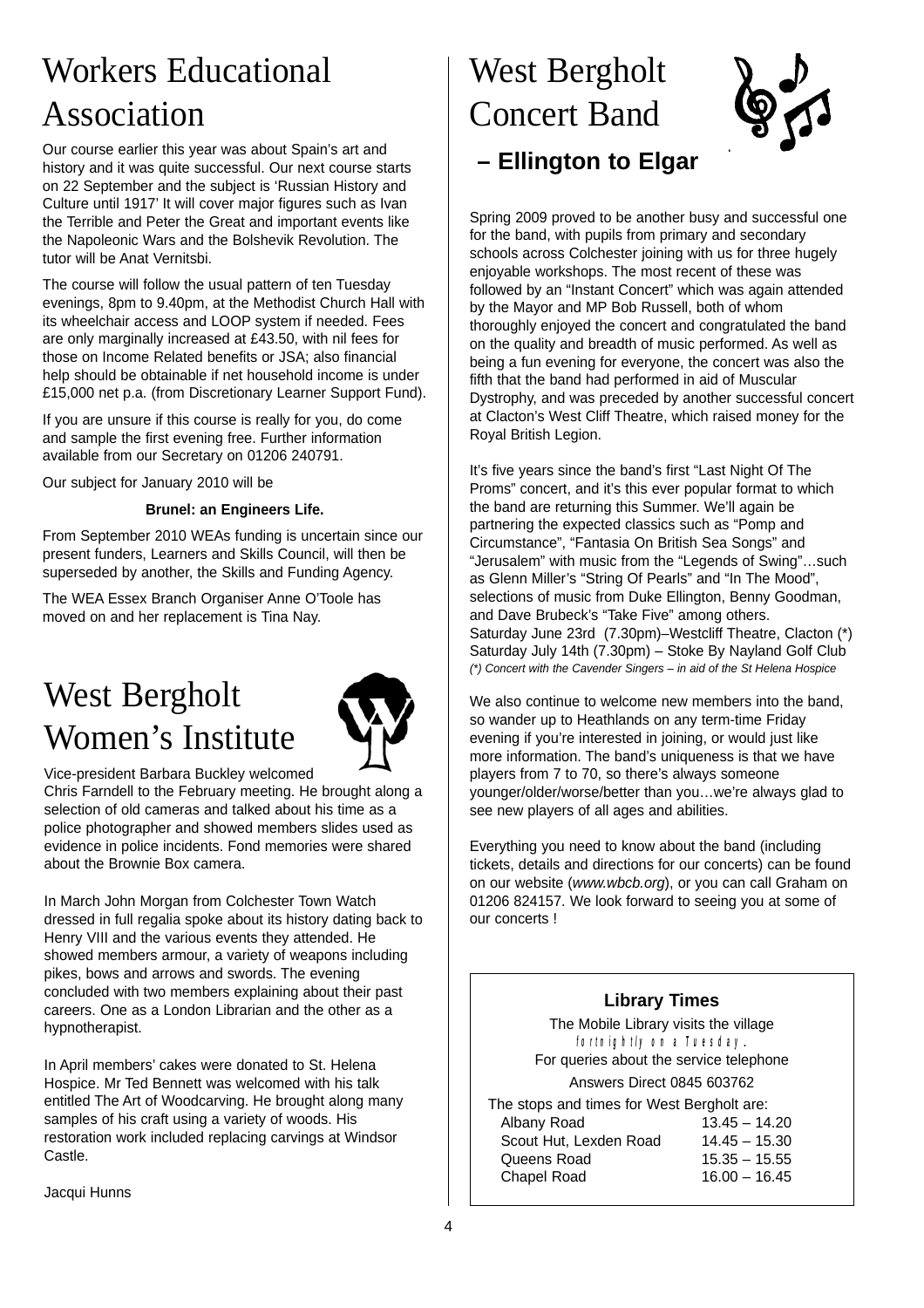## Essex Police

My name is Mike Lee and I am the Police Sergeant responsible for policing the North Colchester Rural Community.



After some time I am delighted to

say that we now have a full complement of officers working from Copford Police station, who are new to this station though not necessarily new to the area.

I am not going to name them all as there are only two names you need to remember, that is PC Vicky Sanders and PCSO Sue Donaldson. Vicky is the Neighbourhood Specialist Officer (NSO) and Sue your Community officer and they are your points of contact for any issue that is affecting your life.

Vicky, Sue and I will strive to work alongside your Parish Councils, Neighbourhood Action Panels and other community groups with the intention of reducing crime in your area and to bring offenders to justice.

Recently there have been a number of thefts in the West Bergholt area from gardens and vehicles. Please, if you see something suspicious or witness an event can you ensure that your information gets to the police. That may be via a local member of the community, if you do not want to contact us directly. But please be prepared to talk to us at some stage. Also any registration numbers of any suspicious vehicles is very useful and if you write it down. do please keep that piece of paper, it may come in very useful.

You can contact us on 0300 333 4444 or 07966197134 or via the Essex Police website *www.essex.police.uk*.

PS 471 Mike Lee Colchester North Neighbourhood Policing Team Eastern Division Internal Ext: 13400 Direct Dial: 0300 333 4444 - Fax: 01206 213147 Email: *mike.lee@essex.pnn.police.uk*  Website: *www.essex.police.uk*

To find out what is happening in your neighbourhood and all about your local neighbourhood policing team visit *www.essex.police.uk/yourarea* and enter your postcode.

#### \*\*\*\*\*\*\*\*\*\*\*\*\*

*Unfortunately it seems that the local Neighbourhood Watch is in danger of folding through lack of volunteers. Can our readers give some time to this important group to keep our village safer? - Editor*



## Don't forget to book for the Bulletin Quiz!

Which will be held on Saturday 6th June 2009 at the Orpen Memorial Hall, starting at 7.30pm.

If your team comes first they will have the honour of holding the Challenge Cup for a year, then trying to win it back the following year.

There will be a raffle and refreshments - please bring your own liquid refreshment!

Each table consists of four people to make up a team. They can be from your village club or just good friends as long as one member is a village resident.

Fill in the application form and return it to Susan Swan at 20 Church Close by the 1st June. The cost for a table of four is *still* £14 so come and enjoy yourselves.

*All proceeds will be donated to the Bergholt Youth Group.*

### VILLAGE BULLETIN QUIZ ENTRY FORM 2009

Name of team ..............................................................

Name of person applying

..........................................................................................

Address..........................................................................

..........................................................................................

Phone number.............................................................

*For each team of four people please enclose a cheque for £14 made payable to West Bergholt Parish Council*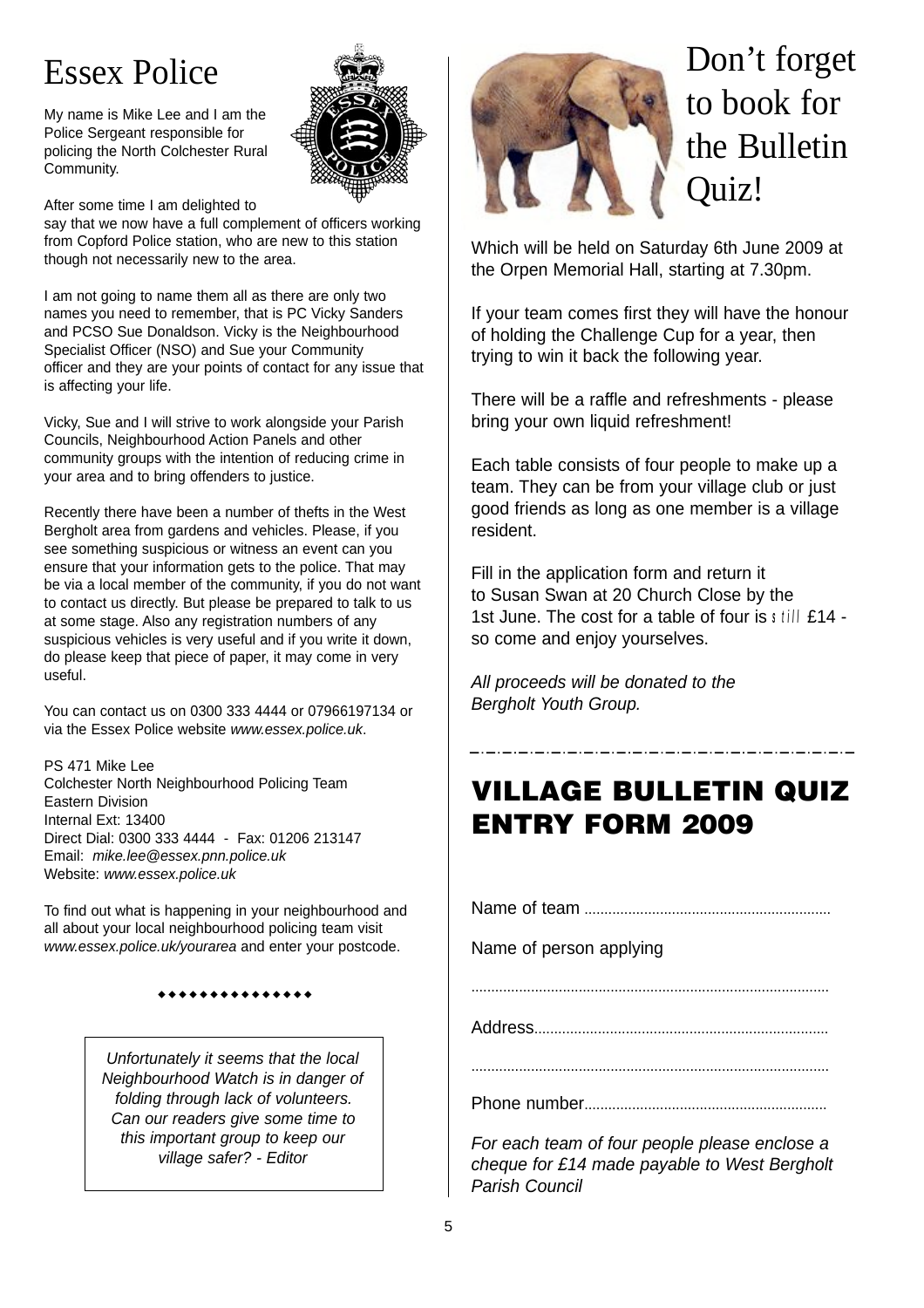## The Orpen Players

Performance on Thursday April 30th 2009



The play *84 Charing Cross Road,* By Helene Hanff.

The programme states that the play is about a struggling American writer in 1949 hoping to indulge her love of beautiful books. She started a correspondence with a firm of British antiquarian booksellers that lasted twenty years. The warm and human exchange of letters was published as a book entitled *84 Charing Cross Road* and lovingly adapted for the stage.

The players and the director Michael Poole chose this play to start the 40th anniversary celebrations because it portrayed true and happy people and lots of goodwill. The complicated set was divided between the New York apartment of Helene Hanff and the book shop in Charing Cross Road that was managed by Frank Doel. The shop comprised shelves and shelves of leather bound books and more books, that gave it authenticity and a claustrophobic feel that one could almost smell the musty, dusty conditions.

The two lead roles played by Debra Hornigold and Colin Downer were portrayed with real warmth and sincerity. The rest of the cast, mainly book shop workers weaved their way in and out of the shop without intruding on the main action. The play had a 'feel good' factor about it and when it ended the audience were left wanting more.

There were photographs on display of previous productions since 1969. Many people have passed through the group during the last 40 years but there are just a few of the originals left. Ruby Blackwell, John and Pam Grant, Jackie Grant and Joyce Lucking. What tales they can tell!

The next event is a Music Hall type entertainment directed by David Wenden on October 29th, 30th and 31st.

No doubt there will be more publicity nearer the time.

J M L

"""""""""""""""

## Friends of Hillhouse Wood



This year the wood's famous bluebells are better than ever as a result of the

major clearance of brambles, bracken and scrub carried out by the volunteers from the Friends of Hillhouse Wood during the autumn and winter. The work parties also cleared footpaths and improved walker access and cleared

the area around the top pond to allow regeneration of wild flowers. The pond is due for a further bout of clearance to remove invasive reed mace and willow scrub and undergo desilting. This will be carried out in the autumn with special care, as the pond is now known to contain a colony of great-crested newts, which is a specially protected Red Data species, as well as being host to a number of uncommon dragonflies and damselflies.

The bluebell and wildlife open afternoon organised by the Friends on April 25 was a big success being blessed with sunshine after a spell of indifferent and cold weather. The nature trail, guided by Joe Firmin and Philip Smith, was attended by 35 enthusiastic visitors, some of whom had come from as far afield as Wivenhoe.

Many other people enjoyed unguided walks armed with the special wildlife trail guides issued by the Friends who also mounted a display of photographs and information near the old church. The guided walk got off to the very best start with a nightingale in full song in a spinney next to the path leading to the wood and a whitethroat was seen and heard singing in a nearby hedge. In the wood there were several singing blackcaps and chiffchaffs with green woodpeckers calling and butterflies seen on the walk were speckled woods; green-veined whites; orange tips and a peacock. The colony of early purple orchids near the top pond was much admired and photographed. The blooms included four of the rare white form. Also admired by the visitors were the blooms of yellow archangel and pink campion as well as the big colony of wild garlic (ransoms) next to the stream on the Fordham side, which had a profusion of white flowers.

The spring nature walk organised by the Friends on April 5 also attracted 38 people, a record for this annual event, guided as usual by Joe Firmin and Philip Smith. Up to a dozen chiffchaffs were heard singing, having just returned from winter quarters in Africa, and there was a wonderful show of wood anemones and some early bluebells.

The annual dawn chorus of birdsong special meeting was scheduled for Sunday, May 17, starting at the old church at 3.45am. Last year this attracted a turn out of 25 with nightingales and blackcaps being the star songsters. As usual this year's leaders are Joe Firmin and Philip Smith.

There are increasing sightings of deer in and near the wood with as many as ten roe deer being seen on arable fields close to the wood with muntjac often seen in the wood itself. The latter are very damaging to the ground flora and some protection is being given to orchids and other wild flowers.

A summer butterflies and dragonflies walk will be held in July. Details will appear on the West Bergholt website and the Colchester Natural History Website and there will be poster distribution in the village by Chris Stevenson.

Joe Firmin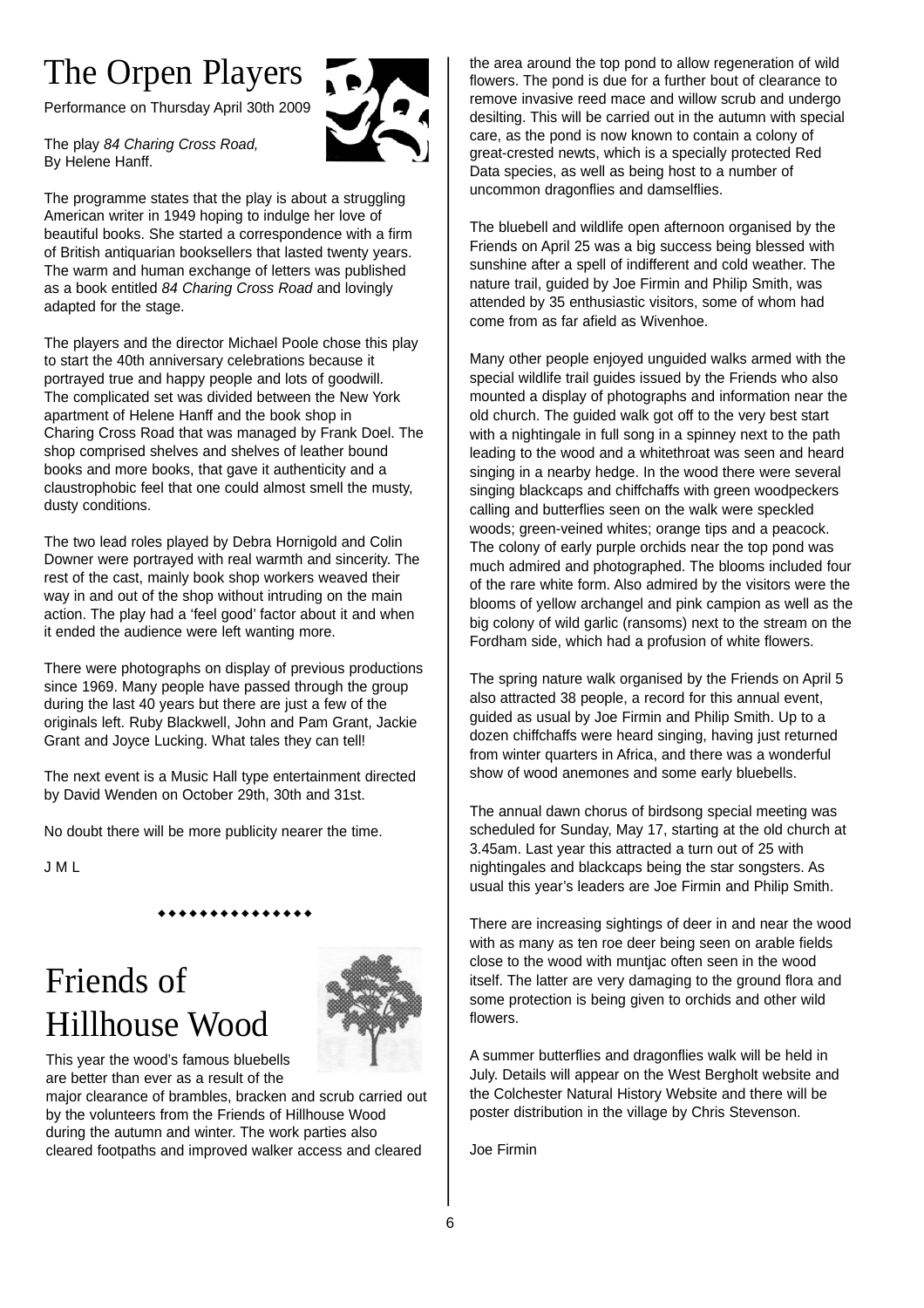## Bergholt Heath Youth Football Club



As the season draws to a close we can reflect on a mixed season.

Our under ten team have led the way and ended up winning their league and have not yet been beaten. They can also boast a 100% record at home. Next season they graduate to eleven-a-side so it will be interesting to see how they fare then. Well done to Dominic and David and the parents and players.

The two promoted sides have consolidated their positions in the higher echelons but the Under 13s did not have too much luck.

We are approaching our end of season events with the annual Race Night held on 16 May at the Orpen Hall. We look forward to it being a well-supported event.

At Whitsun our two older teams go on tour and then on 13 June - again at the Orpen Hall - we will have our end of season Awards Evening, hopefully with a famous footballer presenting. More details to follow. Towards the end of June is our AGM, which you are welcome to attend. Formal notice of the AGM will be given later.

The next season marks our 10th anniversary and we are hoping to get the very first Bergholt Heath team together to play our A Team. Should be worth seeing.

Finally if you have any questions or interest in involvement by way of sponsorship or helping, please call me on the number below

Leslie Wright, Secretary, 241438

#### \*\*\*\*\*\*\*\*\*\*\*\*\*

#### **EDITORS KORNER**

The Bulletin Team welcomes Jane Williams who has replaced Jon Lander.

Jon has now moved out of the village.

Jane is now the contact for the following groups: Hillhouse Wood, Methodist Chapel, Wesley Guild, Concert Band and Women's Institute.

#### **ITEL**

STOP PRESS - the level crossing gates have now been changed to barriers. I doubt that the gates will appear on e.bay! The September Bulletin will have an article with pictures about the alterations.

**ISEI** Maureen Slade, who is a teacher at Heathlands School, is due to retire at the end of the term.

## Tai Chi in West Bergholt

The Taoist Tai Chi Society™ internal art of taijiquan is a gentle set of movements that promotes health and well being for people of all ages and in all health conditions. Taijiquan is the generic name for the soft or internal martial art that was reputedly originated by the Taoist monk Chang San-feng (Zhang Sanfeng) about 800 years ago in China.

The Taoist Tai Chi™ internal art of taijiquan consists of a set of 108 movements and associated exercises and training methods, specifically designed for improving health in the holistic sense. It is distinguished at the physical level by its emphasis on the full extension of limbs and the continuous turning of the waist and spine in order to exercise the whole body. At the mental and spiritual level, it is a method of 'taming the heart' and developing an attitude of calm, compassion and reduced self-centredness during practice and in daily life.

The benefits can include: improved circulation, balance and posture; increased strength and flexibilty; and reduced stress. It takes several months to learn the sequence of the 108 moves of the set. This begins a lifetime of exploring the depths of Taoist Tai Chi internal arts and methods.

Master Moy Lin-shin, the founder of the International Taoist Tai Chi Society was heir to the practices of the traditional Chinese internal arts and understood their great potential to improve health and alleviate suffering. He vowed to make these arts available to all who wished to learn them and developed the Taoist Tai Chi internal art of taijiquan, an art which brings together the many insights Master Moy gained about the workings of human physiology, internal circulation and spiritual training.

In keeping with Master Moy's vision of compassion and service to others, all instructors are nationally accredited volunteers and most of the administrative work is done by volunteers. Classes and many other activities are offered as part of membership of the Society. The membership costs consist of an initial registration fee plus an annual fee (which may be paid monthly), which give unlimited attendance at all regular taijiquan classes.

New Beginners are invited to come along to The Scout Hut, Lexden Road, West Bergholt on Tuesday 1st September 2009 at 7.30pm. Wear comfortable clothes and shoes. If you would like to know more contact Fiona on 01206 240339. For further information about the society or other classes visit the website www.taoist.org.uk.

#### \*\*\*\*\*\*\*\*\*\*\*\*\*

### **A Community Bus**

In the last edition of the Bulletin the idea of a Community Bus for West Bergholt was floated. Responses were invited to the proposals and a collection box was available in the Co-op. As only six responses were received, and not all of these were positive, the project will not be taken any further at this stage. Of course plans could be looked at again if circumstances change.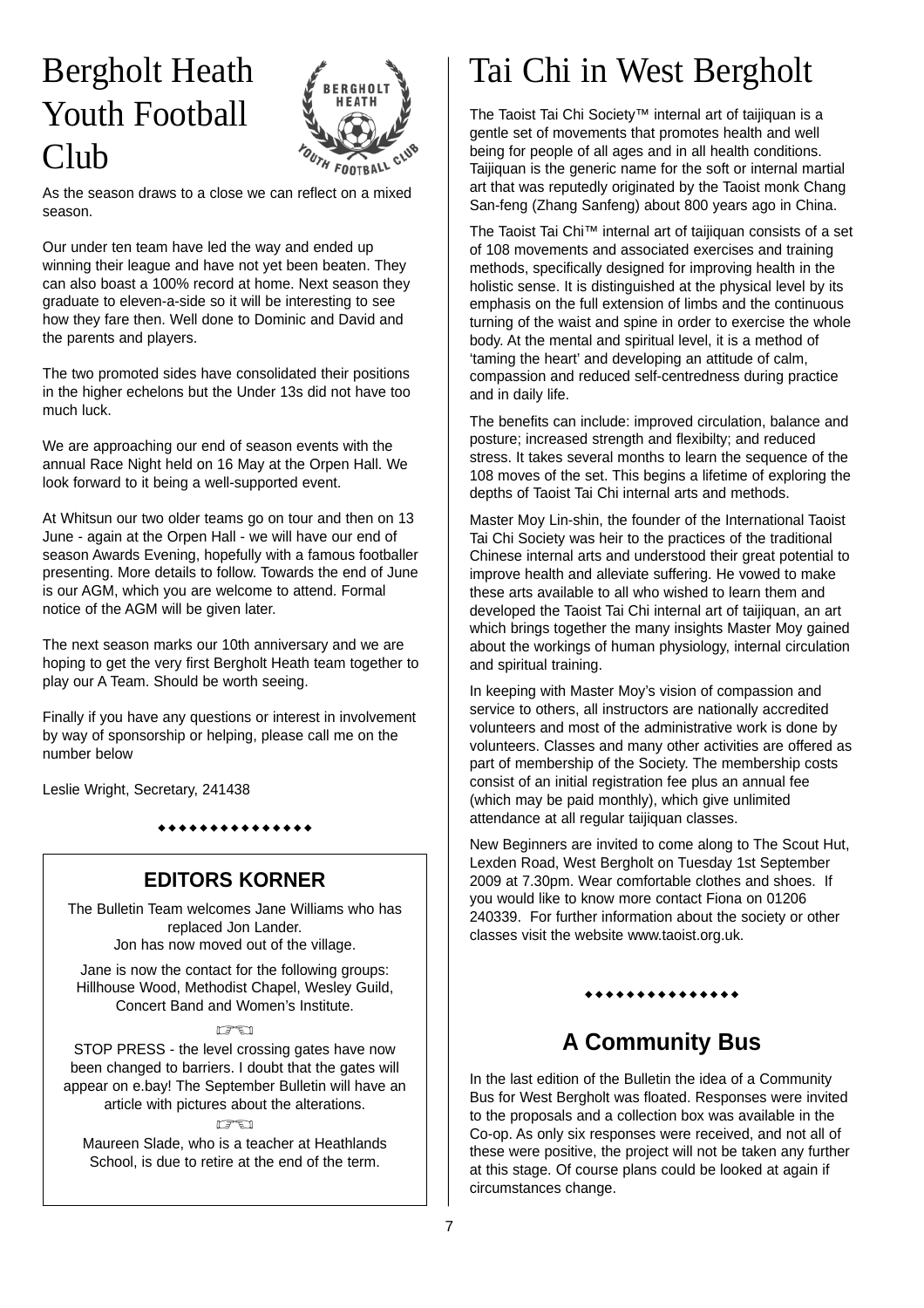### **Village Design – come and help!**

Following on from the successful launch of the Parish Plan, one of the priority actions we are taking forward is the production of a Village Design statement. This document will help quide the character of the development in the village.

Colchester Borough Council is keen to support the Parish Council and Parish Planning Group in the village to get a statement written and it will help them make decisions on planning applications within the village's boundaries. We need enthusiastic people of all ages to help us map the character of the village and its special features. Anyone keen on drawing or photography will be particularly welcome!

Please contact

Catherine Bailey, Parish Planning Group 01206 242520

## West Bergholt Bowls Club



The 21st AGM of the Bowls Club was held at the Orpen Hall

recently. Some members had a fish and chip supper whilst others enjoyed a selection of various fillings in jacket potatoes; all enjoyed the birthday cake made by member Nora Bates that followed.

After the business of the evening trophyies were presented by Frank Ellison

Singles Winner – Nora Bates Singles Runner-up – Greta Leatherdale

Pairs Winners – Eileen Brown and Nora Bates Pairs Runners-up – Eddie Taylor and George Coppin

- Triples Winners Nora Bates, Molly Bates and Eileen Brown
- Triples Runners-up Greta Leatherdale, Barbara Davies and George Coppin
- Fours Winners Eileen Brown, Nora Bates, Molly Bates and Jan Lumb
- Fours Runners-up Keith Strutt, Marie Fitzjohn, Bett McCarthy and Pat McCarthy
- Club Charity Winners Barbara Davies, Beryl Conway and Greta Leatherdale
- Club Charity Runners-up Eileen Brown, Paul Leach, Mary Fulford and George Coppin
- Points Competition Winner Nora Bates Points Competition Runner-up – Marie Fitzjohn

In mid April two teams from the club played in the English Carpet Bowls Competition held at Braintree Leisure Centre. Ardleigh Bowls Club who on this occasion got the better of the home club 14 points to 10 points.

New members are always welcome at our Thursday and Sunday evenings at 7pm, for a rollup up contact 240379 for more information.



#### **Would YOU like to be involved?**

In the village we have an organisation called "West Bergholt Care Network". This group aims to provide help and support to anyone in need in the village.

Generally, our main task is help with transport for anyone of any age who may be unable to walk long distances or who has no car or access to one.

Our volunteers, which could be YOU, suggest what time they can be available, i.e. Tuesday mornings or Friday all day, and then when a call comes in the people offering help are contacted to see if they are available. If you are unable to carry out the task, for whatever reason (and there doesn't even have to be a reason, if you don't feel like doing the job you just say no), the caller will try other volunteers. Most jobs involve driving people to the local surgery or hospitals and clinics in Colchester and are usually completed within an hour. Fuel, parking and telephone expenses are all reimbursed.

All of our "clients" are very appreciative of the service that we offer and it is a nice way to meet people and explore the village.

If you have a little time and would be interested, please speak to any of the following people, who will be happy to tell you more.

| Chairman: | Mr Harry Stone    | 241026 |
|-----------|-------------------|--------|
| Treasurer | Mrs Pat Fosker    | 241103 |
| Secretary | Mrs Clover Savage | 242015 |

#### ............

### **Summer Fayre to be held on 13th June 2009**

At Heathlands School Summer Fayre, this year, we are offering a small number of local crafts people space to sell their hand-crafted items.

The fayre is a great family and village event and we would like to support local skills. We will provide a dedicated covered area for all the crafters and will charge a one-off fee for each space.

If you are interested please contact Caroline Withers on 01206 240365.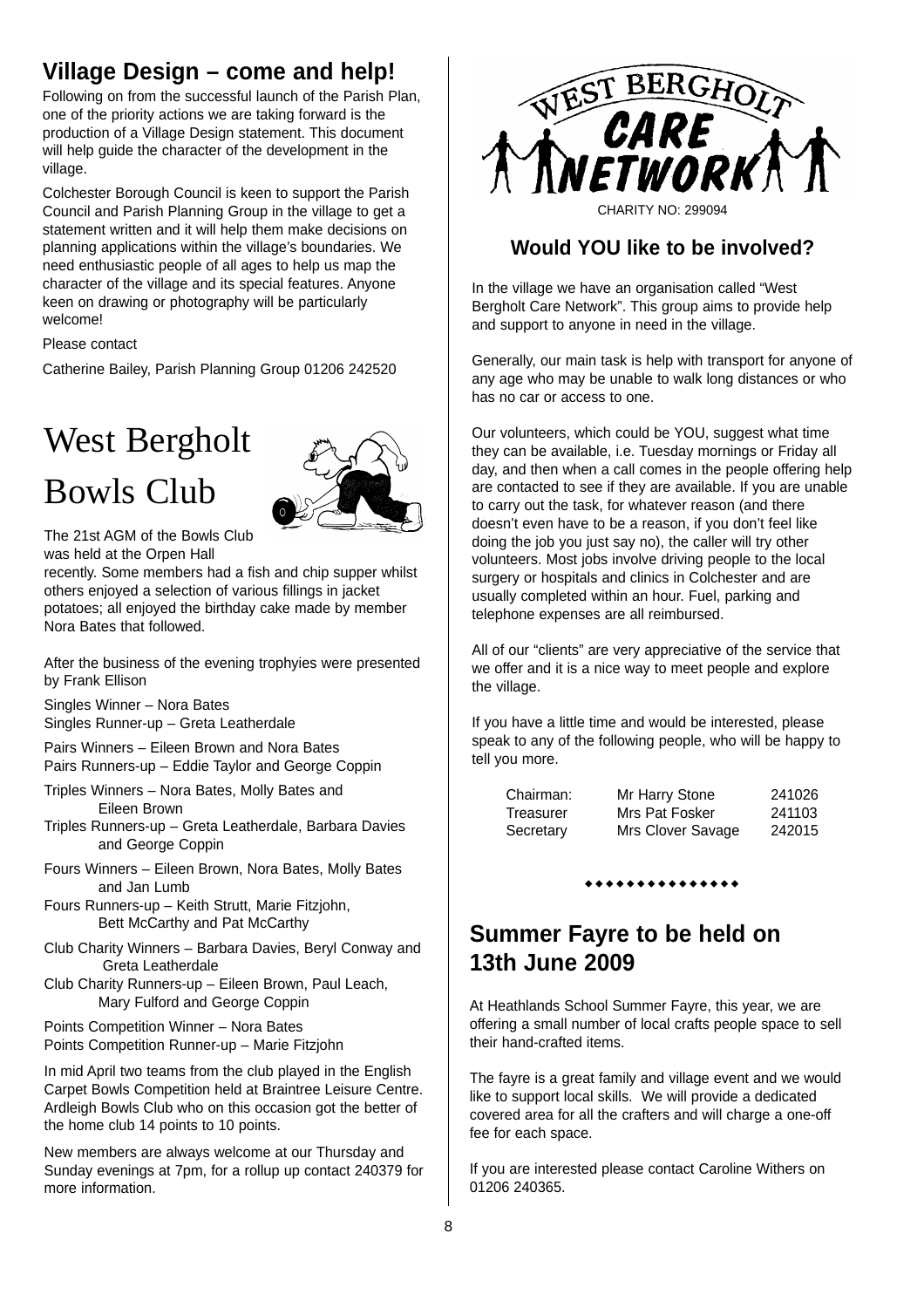### 1st West Girlguiding UK Bergholt Guides

During this last term the Guides have been working on projects to Change the World. This is part of our centenary celebrations which officially starts on 5th September this year with a party.

Across the World girls are getting a raw deal. Millions are fed less than their brothers and poorly treated. They are made to do household chores instead of going to school and grow up with few opportunities. The Guides have been comparing how different their lives are to the girls that live in Liberia by using photos of something they feel is important to them and comparing it to what girls in Liberia feel is important. The guides have found this challenge very interesting and have learnt a great deal about how hard things can be for other nations.

We are hoping to run an exhibition later this term detailing what the Guides have done and possibly raise some money to help build a school in Liberia.

Thinking Day, 22nd February, we joined the rest of Braiswick District at St. Helena's School. The girls took part in various activities from the five continents including making masks and origami.

On March 12th one of the Patrols held a party and helped raise some funds for Comic Relief. Katie made a fantastic Comic Relief cake which was enjoyed by all. The Patrol also gained their Party Badge and Party Go For It – Well Done!

The Guides made some lovely gifts for their mothers for Mothers Day, mosaic style boxes and key rings.

For Easter the Guides painted rabbit coin banks and made some very tasty No-Cook Chocolate Cakes.

This term we are hoping to complete a further Change the World Challenge for Water Aid in Nepal, visit the Ceramic Life Cafe in Colchester and have a Day Trip to London.

Sandra Gates, Guide Guider

## Colne Valley Flower Club



June 17th Brenda Tubb from Attleborough Norfolk will be demonstrating and her title is "Moving on"

July 15th - This is our MEMBERS EVENING and Penny Stone from Colchester is coming along to give a workshop. It will be a chance for everyone to take part and try something for themselves.

The club does not meet in August



On March the 14th, Andrew Ross and Gemma Goskie were married at St Mary's.

Gemma is a member of the First Responders and Andrew runs local garden maintenance company 'Nicenstripy'.

After the ceremony family and friends celebrated the wedding with a reception at Smeetham Hall Barn.

#### ............

*The editorial team would be pleased to receive more local events to be reported in the Bulletin. The next deadline for copy is 1st August for the September edition.*

\*\*\*\*\*\*\*\*\*\*\*\*\*

## **B**ergholt **Y**outh **G**roup

### **Progress**

We have now established a fully functional youth club which has been running officially for 3 months.

With over 70 members BYG is going from strength to strength with the help of many people.

After a grant from the council, we have purchased several pieces of equipment, which makes the club more enjoyable to everyone who attends.

You can join the youth group if you're in years 6 to 11 for just a yearly subscription of £1 and then 50p each visit!!

We always looking for more volunteers so if you are interested please contact Harry Stone on 241026.

Amber and Graham (Members Committee)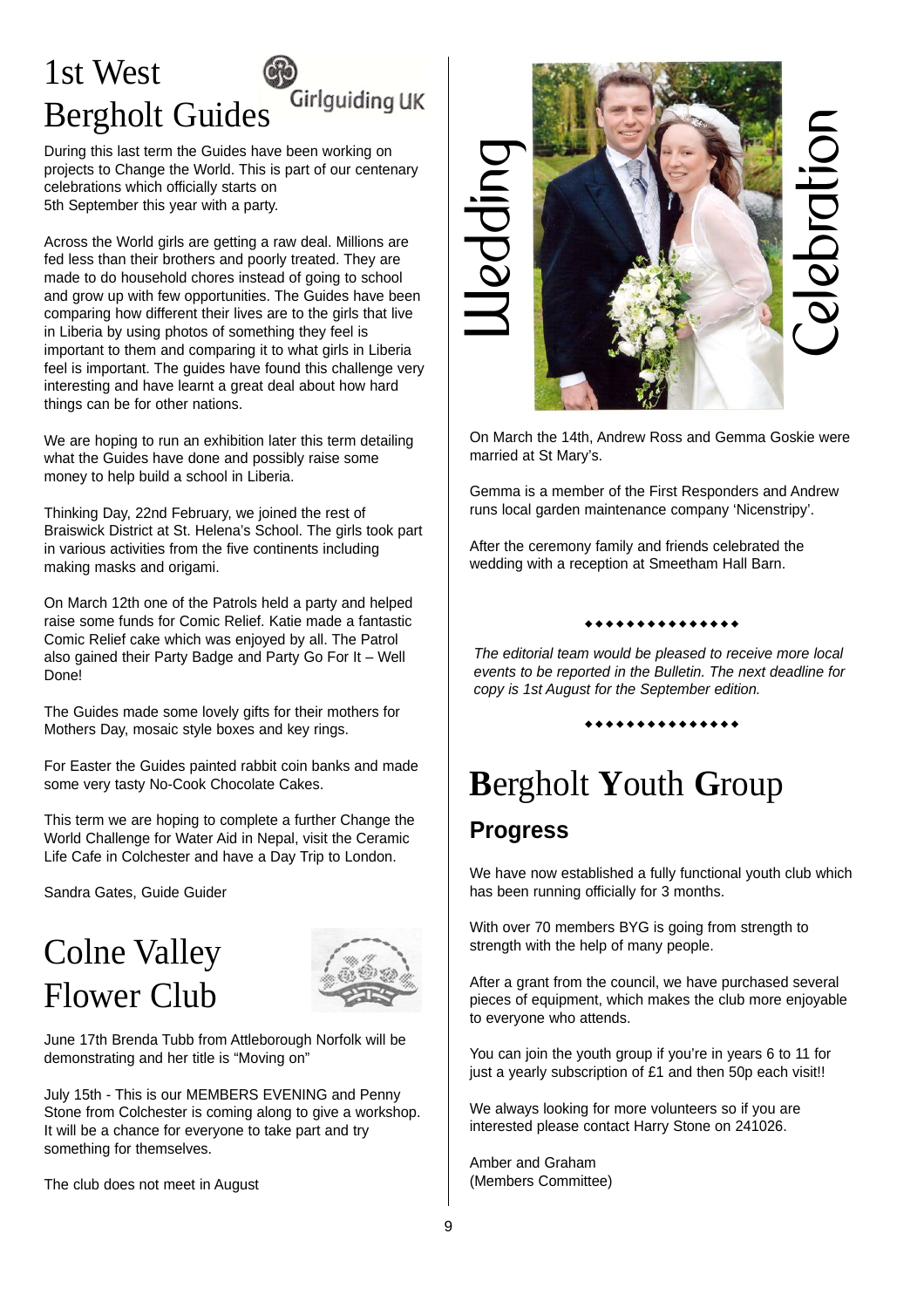## Methodist Church News

Members of the Methodist Church met with St. Mary's for their Annual Women's World Day of Prayer service in March. We enjoyed a 'Soup n' Snack' lunch before taking part in a service arranged by Christian women of Papua, New Guinea. Visitors from other churches attended and a donation of £170.79 was made to be used in the support of Christian Women around the world.

We held another quiz night in the hall in March which was very well attended by many of our regular teams as well as one or two newcomers. It was a fun evening and becoming a regular event in our Church diary. We look forward to another light hearted quiz ably arranged by Mike and Anita in the Autumn.

Our Minister Rev. Ruth Ridge along with her husband James – and two cats – have now moved into the Manse in Chapel Lane. We welcome them amongst us as they settle into village life. If you see them around please introduce yourself and have a chat. We are taking part in the Village Fete on 13th June and Ruth will be there.

Our regular services will be interrupted this quarter on June 14th and July 5th as we join with Boxted and Marks Tey Methodist Churches for Sector Services. Members of St. Marys will join us for worship on August 30th at 11.00am. A warm welcome is given to all visitors at our church services and weekly events.

#### **130th ANNIVERSARY WEEK Exhibition 17th and 18th OCTOBER 2009**

**The Methodist Church in West Bergholt has served the community for 130 years. We are arranging to celebrate with an open day on Saturday 17th with exhibitions of the church history, photographs and memorabilia in the Church, a sponsored organ play, and coin trail.**

**Were you christened or married in our Church? Please contact Judith on 241969 if you have any items or photographs we can display. We are also hoping to arrange displays and demonstrations of activities which take place in the Hall.**

**A special service on Sunday 18th will be led by Rev. Robin Searles, a past minister of this Church.** 

**More details will be available in the next Bulletin.** 

**Any information or help in arranging this very special weekend would be most helpful.**

## Wesley Guild

We enjoyed our first two meetings this year. We heard about the very challenging work done by the Mercy Ships. They are currently being invited to dock at various ports around the African coast where help is then given to local communities with rebuilding of houses, hospitals, new wells and schools. Volunteers live onboard with their families, where children attend school and meet local families.

The Mercy Ship is also a hospital ship and many professional doctors and nurses give their time to live on board and treat the communities living near and far.

In April we were entertained to a wide variety of music provided by our speakers in a Desert Island Discs evening – everything from Jim Reeves, Elvis Presley to the Liverpool Philharmonic and Youth Choirs - all the music being linked to our speakers, Christian upbringing and life. Music had always played a large part in his life including "Sweet Sixteen" dedicated to his wife of over 50 years.

Two very different talks but both demonstrating Christian beliefs.

We will be hearing from First Responders, Travel around the British Isles and a DIY evening at future meetings which are held at 7.30pm on the 4th Friday of each month in the Church Hall.

\*\*\*\*\*\*\*\*\*\*\*\*\*

Please join us.



## Royal British Legion

The Gt. and Lt. Horkesley Branch have continued to meet on the second Thursday of each month at the Beehive Pub, Little Horkesley. Besides the actual

Branch Committee, many ordinary members of the branch attend these meetings so making the meeting a social occasion. We also attended other social functions.

We had to forgo the 'spring' dinner this year, but will certainly be having one in the autumn to launch the 2009 'Poppy Appeal'

Before that, our members, together with personnel from the Wormingford branch will be attending The Armed Forces Day parade at St Andrew Church, Wormingford on Sunday 28th June.

For further information of our branch, or to join the RBL, please contact the Branch Secretary, Mr Roger Drury, (271454) or Hugh Brivent-Barnes (243717) who lives in the village.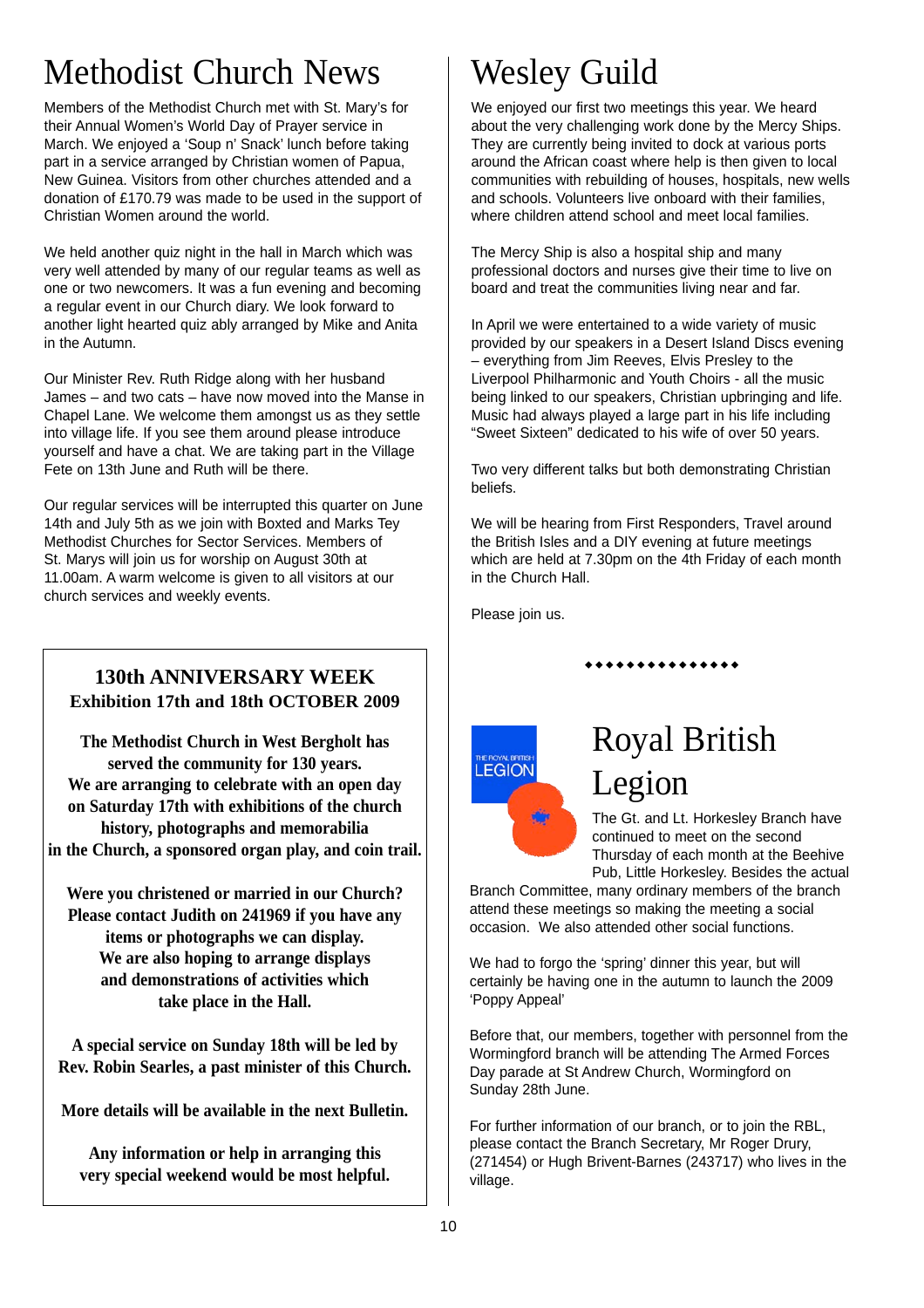## West Bergholt Football Club

The season is now drawing to a close, with five league games left to play at the time of writing,



The Reserve side is in sixth place in their league, which is a tribute to manager Jimmy McIntyre for his efforts in the face of demands on his players by the first team.

Last but not least, the Ladies Team have clinched promotion to their First Division, their second in as many seasons, and look almost certain to finish as league champions. They also had a great run in the cup, only to be knocked out by Colchester United!!!

So whatever happens between now and the seasons end, it will have been highly successful, and possibly fantastic!!! Congratulations go to the managers, players, committee and all concerned.

On the social front, we will be holding our annual presentation evening at Marks Tey Motel on the 23rd May, with hopefully some trophies on display.

Please support the club by visiting our web site *www.westbergholtfc.co.uk* and clicking on the shopping link. Anything you purchase will attract a commission, which goes into club funds.

M.R.Bell, Chairman

## **Parish Council Monthly Meetings**

**Meetings start at 7.30pm** JUNE Wednesday 24th 2009

| JUNE   | Wednesday Z4th Z009 |  |
|--------|---------------------|--|
| JULY   | Wednesday 29th 2009 |  |
| AUGUST | Wednesday 26th 2009 |  |



The season is now underway and it's cricket all the way with the club competing in three senior and five junior leagues. With our second XI now in the A2C league, we are playing new clubs and visiting new grounds, some in Suffolk.



Junior training sessions are well attended on Friday evenings, under the supervision of our team of Junior Managers and qualified Coaches. As a Clubmark registered club, our Juniors are cared for very well at all times. We welcome new youngsters to compete in our Under 11, 13, 15 and 16 levels.

Final preparations are in hand for our annual Festival which takes place at the beautiful Manor Ground on four days from Thursday 25th to Sunday 28th June. We will be welcoming no less than five visiting teams and there will also be a Juniors' match. There will be a bar and barbecue on each of the days and a social event is being planned on the Saturday evening. The club's annual Charity, to who proceeds from Sunday's match fees will be donated, is the Marie Curie Cancer Fund.

We are always looking for new players of all ages as well as volunteers so, if you are interested, please contact Nigel Passmore on 240225 or 07769 697542, or e-mail on *nigel@weboffset.freeserve.co.uk*

As ever, keep an eye on *www.westbergholtcc.co.uk* for all our latest developments.

## West Bergholt Bobbin Lace Class

The students in the bobbin lace classes at St Mary's Church Hall continue to work on a diverse range of projects:



Torchon lace bookmarks and mats, Bedfordshire lace edgings, pictorial lace, made in both traditional white and incorporating coloured threads. We have also looked at the fan illustrated on the left which

features a torchon lace leaf, which I recently designed.

The classes take place during term time on Mondays from 1pm until 3pm. The cost for a 12 week term is £78. Please contact me if you would like to join us.

Carol Maxwell Tel: 0771 2648468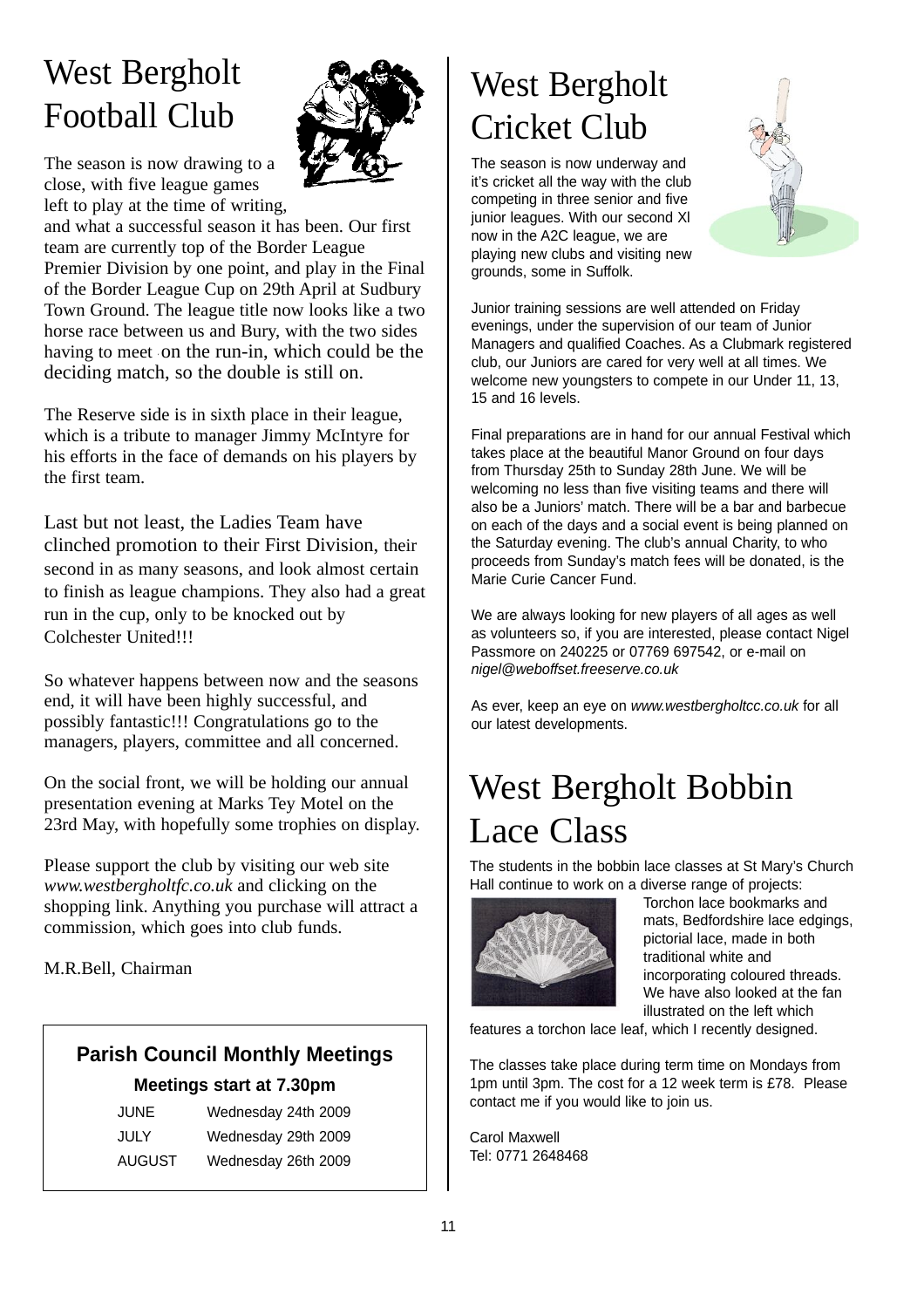### **LETTER TO THE EDITOR**

#### **Speeding in the local Villages.**

Whilst the vast majority of drivers do seem to drive within, or slightly above, the speed limit of 30 mph in and between the local villages, there is a significant minority who drive in Eight Ash Green well in excess of this speed.

I live locally on a road with a slight bend and incline. This means that my view along the road is restricted in one direction, and my neighbours, including the local village hall, have a similar problem. A few years ago, when leaving my drive, I saw or heard nothing, and so tried to turned carefully into the road. A car came down the hill well in excess of the limit of 30 mph. Luckily he was alert, but he only avoided hitting me by skidding right across the road. If something had been coming the other way, he would have hit one of us.

This incident prompted me to raise the issue with the local Parish Council. To be fair to them and the other authorities, a speed survey was done, and SLOW was painted on the road shortly afterwards. However I was told that because the average speed was not high enough, nothing further could be done. It is not the average speed that I was complaining of, but the maximum speed of a few thoughtless people.

At the end of April, this road was closed for repairs, although, of course, the authorities allowed access to the residents of both this road and the several cul-de-sacs that join it. I was surprised at the level of reduction of traffic. I would quess only about 10% of normal, making the road very peaceful and safe. This means that about 90% of the traffic on this road is using it as a through-route to other local villages, West Bergholt and Fordham in particular. Hence my writing this for the West Bergholt Newsletter.

I have no objections to non-resident drivers using these roads, and I can well understand drivers coming this way to avoid the rail crossing at Chitts Hill, but I do feel that the speed limits should be enforced. I am a driver myself and I am not trying to get anyone fined or have points on their licence, just to obey the law of the land. Occasionally the police come, but they stand in a very prominent position, so that they can be seen from a distance. Even then they tell me that they still manage to catch some people speeding. Such drivers must be completely unaware of their surroundings, as well as exceeding the limit.

> Anthony C. Robin, 29 Spring Lane (road between Brick & Tile and Cricketers), Phone and Fax: 01206 571910, E-mail: anthony\_robin@hotmail.com

## St. Mary the Virgin, West Bergholt



Developing St.Mary's for a growing community

## Groundbreakers Easter 2009



On Easter Saturday we were joined by primary school aged children for Easter Groundbreakers. We had a great morning with lots of fun learning about how to be followers of Jesus. We decorated eggs, played games, watched videos, ate biscuits, sang songs and learned that one of the greatest things we can do to be followers of Jesus is to love



one another. The children went home having had a great time (I think!).

A huge thank you to everyone who helped on the morning and before the event. Also thank you to the congregation of St Mary's who prayed for the children throughout the week.

The next Groundbreakers will be held on 20th. 22nd July and forms will be sent out through Heathlands although children are very welcome from other primary schools. Please call Kate Wilson on 752056 for details.

A mini-Groundbreakers will be on Sunday 14th June between 9.30 and 10.30 during the morning service. All primary aged children are welcome to come along. Parents can either drop their children off and come back later or stay for the Sunday morning service.

## Jackson School of Dancing

Classes are held during term time in the Orpen Memorial Hall in West Bergholt. They are held every Tuesday evening between 5.15pm and 6.30pm. Pupils start from the age of three years old.

The new term will be restarting 9th September.

All forms of dance are taught including:

Ballet - Tap - Gymnastic Dancing - U.T.D. Syllabus

We can also arrange examinations for the students.

We also perform an annual dance show for charity. For further details contact

Kate Jackson 48 Berridge Road, Halstead, Essex

Telephone: 01787 473607

#### **Editorial Team:**

**John Bates and Nora Bates (distribution) 240741, Bernard Colbron 240297, Susan Leng 241748, Susan Swan (advertising) 242319 and Jane Williams 243636. Copy for September issue should be with the Editors before 1st August 2009 - Regretfully late submissions cannot be guaranteed entry into the Bulletin**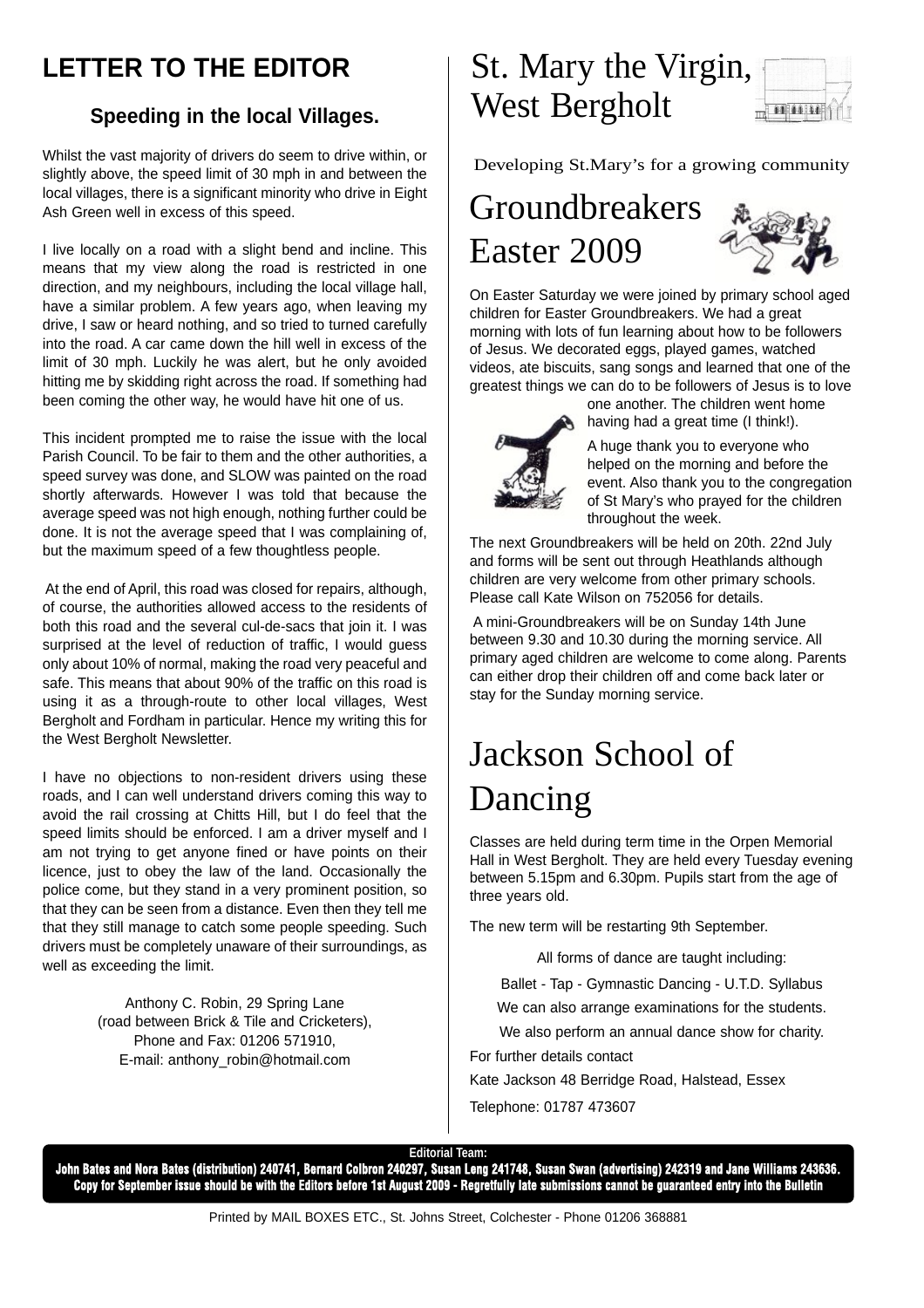## Dru Yoga

#### **What does 'Dru' Mean?**

Dru comes from the Sanskrit word dhruva, which refers to the stillness that can be experienced in Dru Yoga. In this stillness we are able to sit



back from anything that may be happening around us, and see and act from a point of clarity and inner calm.

Dru Yoga is a graceful and yet dynamic form of yoga, based on soft flowing movements, directed breathing and visualisations. With its foundations set firmly in ancient yogic tradition, Dru works on body, mind and spirit improving strength and flexibility, creating core stability, building a heightened feeling of positivity, and deeply relaxing and rejuvenating your whole being.

Designed to be practised by people of all abilities, all fitness levels and all age groups, Dru is a style of yoga that can be quickly dipped into or learnt in more depth over a lifetime. Dru Yoga has its roots in hatha yoga, and includes classical yoga postures (asanas), pranayama (the science of breath) mudras (hand gestures), positive affirmations, empowering visualisations and powerful sequences performed in a flowing and dynamic style. Dru Yoga classes are tailored to the level of the individuals within the class and usually contain Energy Block Release Sequences (EBRs), graceful flowing yoga sequences, pranayama, relaxation and Dru Meditation.

What is unique about Dru Yoga?

\* Joints are kept relaxed and soft during movement. This creates flexibility and a free flow of subtle energy.

\* Energy Block Release sequences are easy-to-practise, flowing movements that help to release tension physically, mentally and emotionally.

\* In Dru Yoga all movements originate from the spine because a flexible, healthy spine supports your entire yoga practice.

\* The spinal wave and spinal twist are core features of Dru, enhancing spinal health and vitality.

\* A deep undertanding of core stability is a major focus.

\* Dru Yoga works to balance the chakras (energy centres of the body) and access the powerful energy of the heart.

\* Within the flow of movement, Dru Yoga creates powerful moments of stillness which we call 'Dru points'.

General Advice when attending a class.

Wear loose and comfortable clothes.

Use a yoga mat - (I have spare mats if you do not own your own).

Bring a bottle of water to keep you hydrated throughout the class.

Bring a warm blanket/shawl to cover yourself during the relaxation as the body temperature will lower.

Always work within your own body's limit.

Yoga is progressive - learn to listen to your body and how it feels.

Try to stay in the present moment.



Allow yourself to relax and this will help free your mind. And remember to smile and have fun.

\*Any information or advice given is not intended to be taken as a replacement for medical advice. Always consult your doctor before starting a new exercise program. The classes are run as either a 'drop in' class £7 or there is an option to block book six classes in advance for £36 which must be used within an eight week period. If you have any questions please do contact me Elle Cox on 07887 511412

I hope to see you at a class soon.

*John Lampon Hall Methodist Hal West Bergholt West Bergholt*  8 - 9.30pm 9.30 - 11am

June 1, 8,15, 22, 29 June 5, 12, 19 July 6,13, 27 July 3, 10, 17 August 3,17 November 2, 9, 23, 30

Monday Yoga class dates Friday Yoga class dates

September 7,14, 28 *Break for summer holidays* October 5,12, 26 *returning in September* 

### First Responders

Answers from the First Responder 'Special Edition' Quiz which was featured in the last issue of the Bulletin.

| <b>RIBS</b> |  |
|-------------|--|
|-------------|--|

- 2. EAR
- 3. SHOULDER BLADE
- 4. PEPPER
- 5. OXYGEN
- 6. NITROGEN
- 7. DIABETES
- 8. EYES
- 9. RESPIRATION
- 10. SCAPHOID

Also, the First Responders would like to point out that in our recent drive to advertise for more members some houses in the village may have received more than one flyer. Our volunteers apologise for any inconvenience this may have caused.